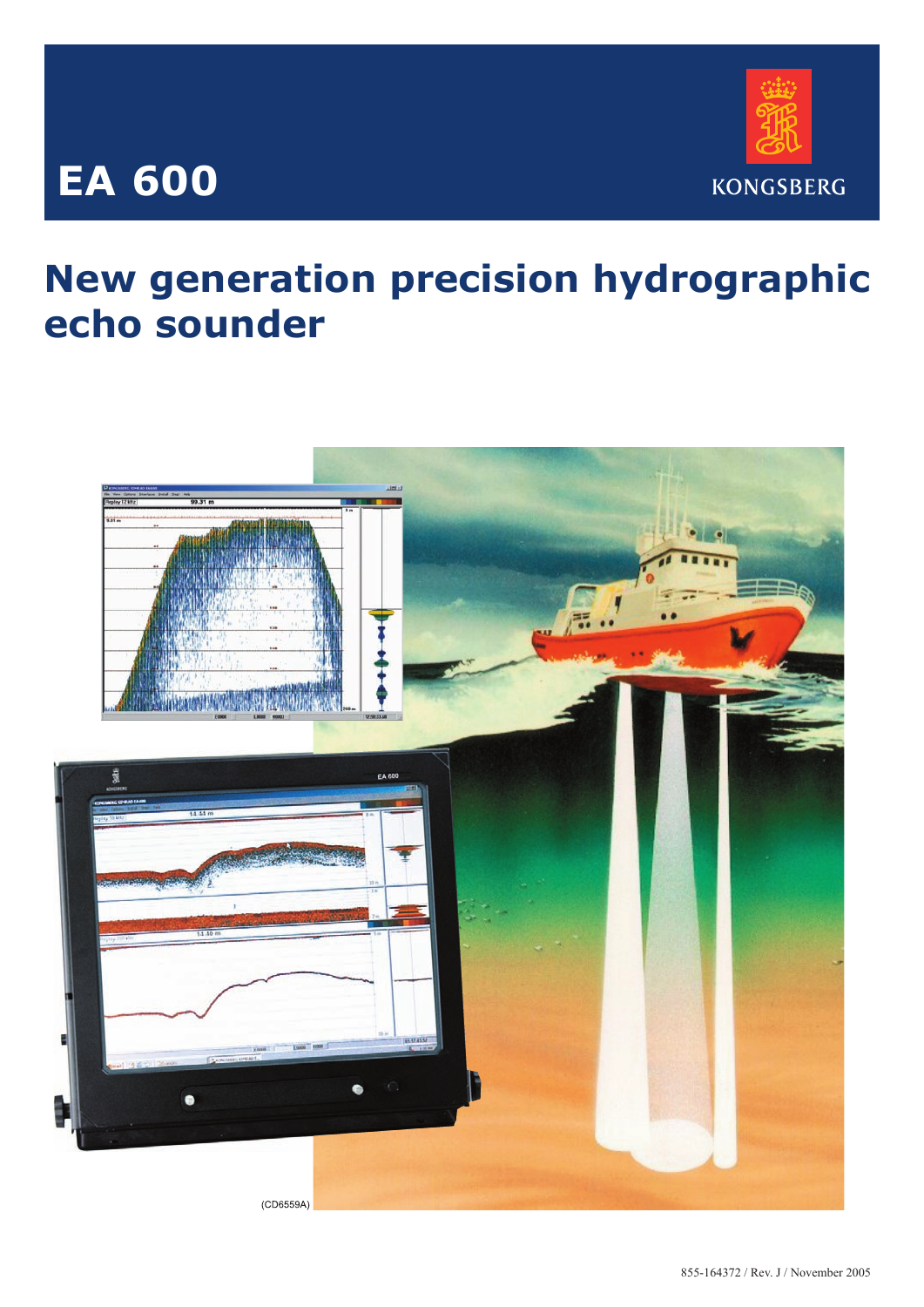#### **Easy to operate**

For maximum flexibility and ease of operation, the EA 600 Series hydrographic single beam echo sounders use Windows XP® based software. You can operate the complete echo sounder using the ergonomically designed trackball supplied.

## **Individual screen presentation**

You can set up the display picture to suit your special needs. You can choose different windows on the screen for echogram, bottom expansion, A-scope and digital depth. You can even control all the functions in the EA 600 with just a click on the screen. These functions include comprehensive context sensitive online help. Save your favourite settings and call them back when you need them.

## **Need multiple channels?**

Up to four high-power transceivers can operate simultaneously from the EA 600. For improved performance, they are installed close to the transducers and linked to the combined display and processor with a single data cable. Available frequencies span from 12 to 710 kHz. A variety of highly efficient transducers is available to suit all your operational needs from extreme shallow to 10,000 m water depths.

### **Replay and storage**

Internal storage of all sample data, including all input signals for replay use or exporting. The replay file can be divided into "n" new files by using the replay dialogbox.

## **Easy to install**

With the EA 600, you only need a standard data cable between the transceiver unit(s) and the combined display and processor. The transceiver(s) can either be located close to the transducers, or in the vincinity of the display. The powerful processing tasks required does not take up any physical space any longer, as the former Processor Unit has been fully integrated with the LCD unit.

#### **System software**

The EA600 has a USB port in front where a read/write CD-ROM or DVD can be connected. Systen software is supplied on a CD ready for installation, as are subsequent software releases. Data storage may also be performed via this interface.



with one or two transducers.

## Typical system configuration

housing for rough area environment ( IP55), each with one or two transducers.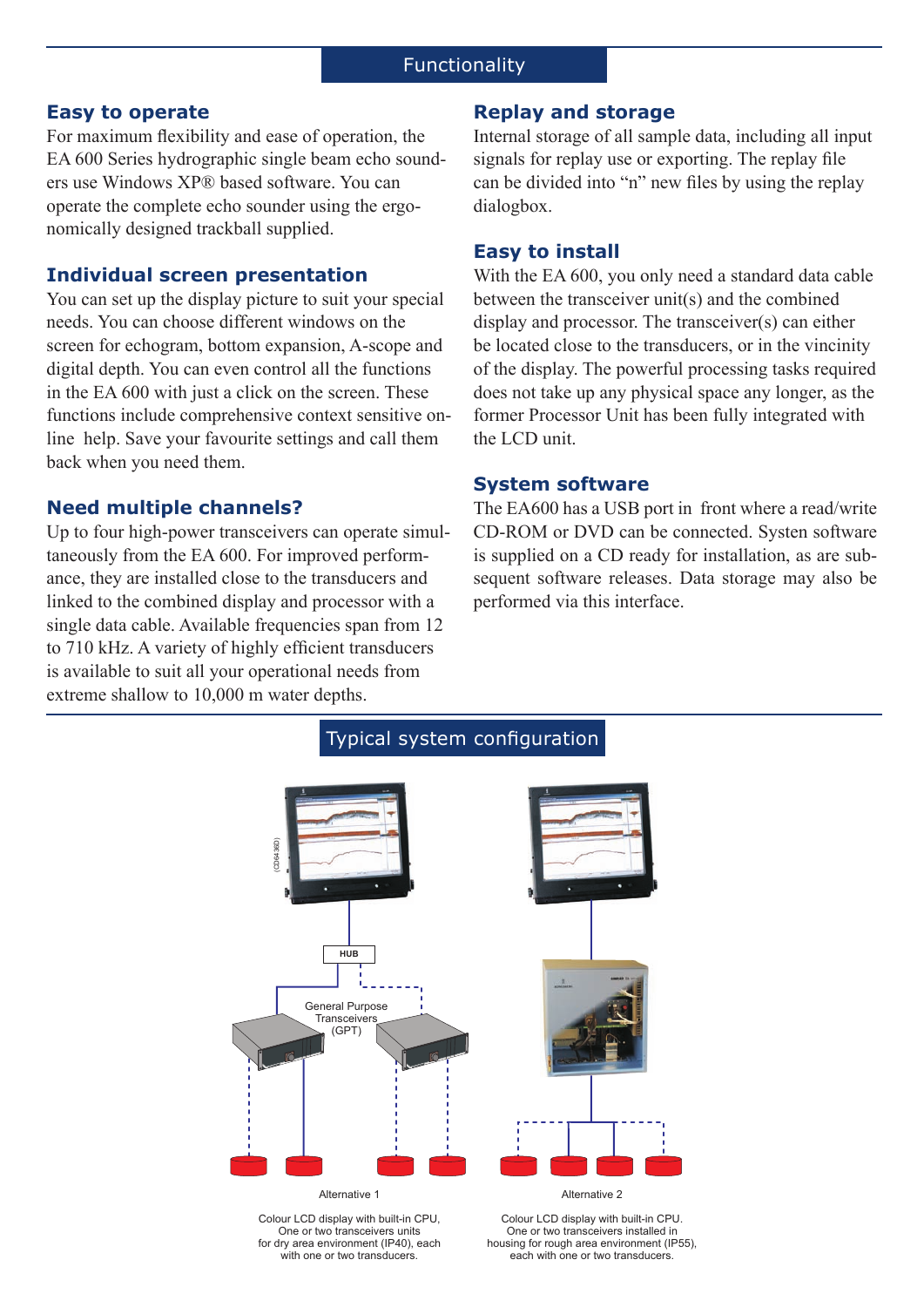

## **Unique features**

- Windows XP® operation.
- Up to four frequencies displayed
- Independent frequency operation, simultanous transmission
- Built-in bitmap data storage: depth, position, heave and annotations.
- Raw data storage with replay
- xyz, ASCII format for processing
- Depth data storage with sensor data included
- Memory of favourite settings
- A-scope
- 160 dB dynamic range
- Non-saturating receiver
- Simultanous use of electronic chart or post-processing software (HyPack, Hydro, QUINSy)
- High resolution side-scan option
- Colour printer output
- Input and output data are time stamped to 1/100 seconds
- Sophisticated software algorithms for bottom tracking
- Sound velocity profile compensation, edit the profiles with built-in software tool
- Sound velocity input
- Interface to remote depth display and multibeam sounders for mesurements on centre beam
- Alongtrack slope measurements
- Data logging from replay files
- Passive listening mode 12 kHz (for pinger tracking)
- Multipulse mode
- 19-inch rack mounts available

The digital technology of the EA 600 makes on-line printing of echograms obsolete. Depth soundings with positioning data and echograms can be stored internally on the echo sounder's hard disk, and archived on CD ROM. Stored echograms and depth sounding profiles can easily be retrieved at any time for display and verification purposes.